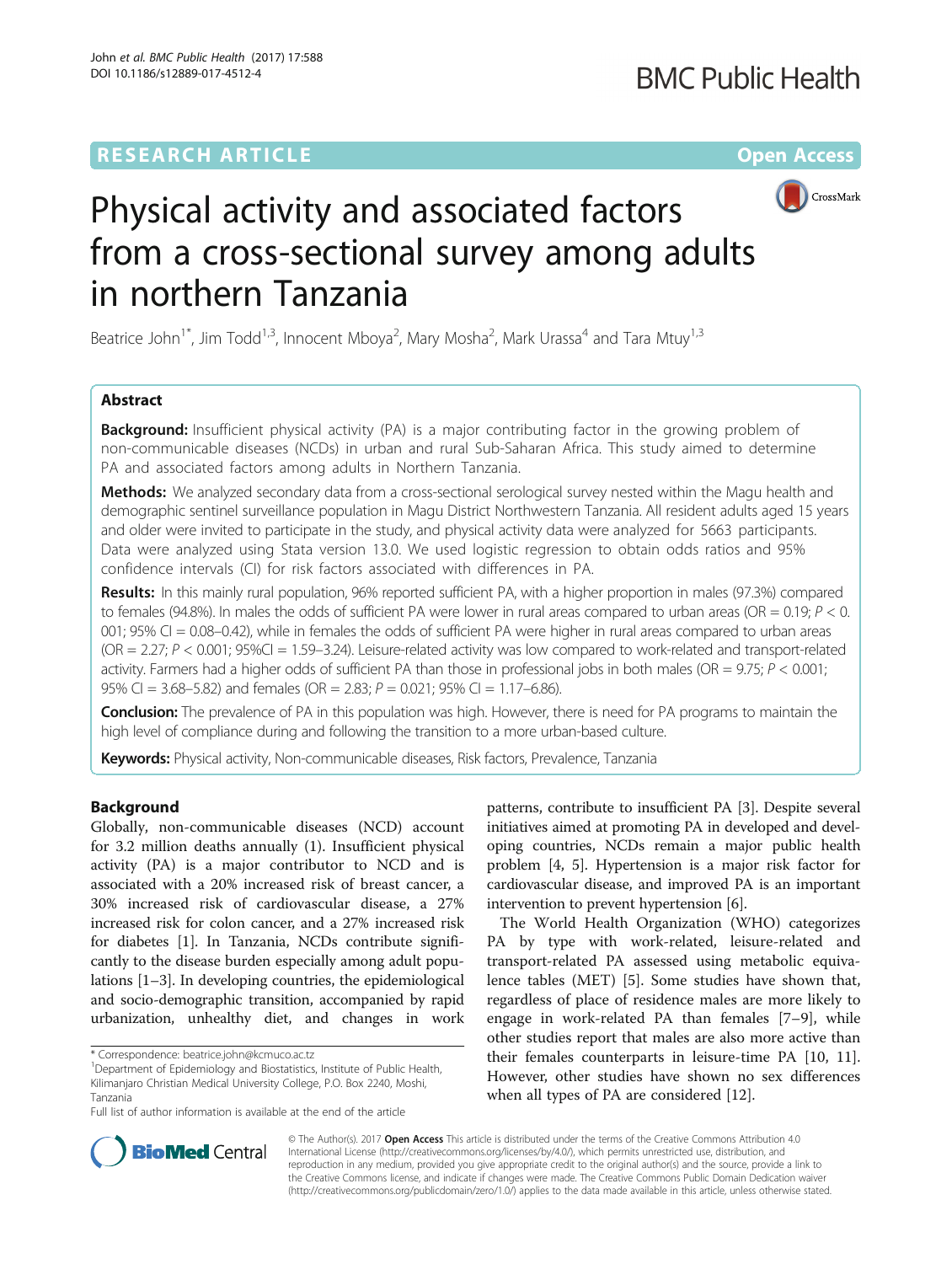A majority of studies comparing PA among males and females have been conducted in developed countries, which may not be relevant in Sub Sahara African countries. However, a multi-country study of 22 African countries in 2011 reported significant variation in the prevalence of sufficient PA ranging from 46.6% to 96% in adults aged 15 years and above [\[13](#page-7-0)]. Other studies also showed variations in PA between rural and urban settings, with people living in rural areas being more active than those living in urban areas, mainly due to the intense manual labor in farming [[7, 14](#page-7-0)].

Understanding the prevalence of PA, the types of PA and associated factors for PA among adult males and females is important in planning appropriate interventions to prevent NCDs. This study aimed to determine the prevalence of PA, the types of PA and the factors associated with PA in a cross-sectional survey of a population-based cohort located 20 km from Mwanza city in North Western Tanzania. Due to the strong gender stratification of life, roles and physical activity in this population, separate analyses were undertaken for males and females.

# **Methods**

This study used secondary data from the Magu health and demographic sentinel surveillance (HDSS) cohort located in Kisesa ward, 20 km east of Mwanza City [\[15\]](#page-7-0). The total population of the HDSS cohort was approximately 34,000 people and, over 90% were from the Sukuma ethnic group, with the main economic activities being farming and trade of agricultural products such as milk, tomatoes, maize and rice [\[15, 16](#page-7-0)].

A cross-sectional survey was conducted between December 2013 and July, 2014, primarily to assess the HIV prevalence in the adult population. All eligible adults aged 15 years and older, and resident in the HDSS, were invited to participate in the study. A blood sample was taken to test for HIV using standard techniques in a reference laboratory, and a standard, structured questionnaire was used to collect demographic, socioeconomic, and PA data. This secondary analysis of the data included all participants who responded to the PA questions.

# PA measures

The PA questions were adapted from the WHO Global Physical Activity Questionnaire [\[17](#page-7-0)] with the main adaptation related to the seasonality of the work. The PA questions were divided into three sections: workrelated PA, which was further divided into heavy or vigorous PA, and moderate PA, transport-related PA relating to walking or cycling, and leisure-related PA. Time spent on all PA types were summed to obtain the time spent per week doing each PA type.

Frequency, duration, and intensity for each type of PA were coded into metabolic equivalent tables (METs). One MET is defined as the energy expenditure while sitting quietly for one hour, which for the average adult is approximately 3.5 ml of oxygen/kg body weight/min with MET values obtained from the Compendium of PA by Ainsworth 1993 [[18\]](#page-7-0). Using this standard, vigorous intensity work-related PA was assigned a value of 8.0METs, moderate intensity work-related PA was assigned a value of 4.0METs, transport-related PA was assigned a value of 4.0METs, and leisure-related PA was assigned a value of 4.0METs [8.9]. The total METs per week for all PA were calculated by multiplying the duration (minutes) of activity per week by its corresponding METs, and summed for each type of PA.

Sufficient METS was defined as ≥600 METS per week [[17\]](#page-7-0). Respondents who had METs ≥600 were considered as having sufficient PA, otherwise they were considered as having insufficient PA.

# Statistical analyses

Statistical analyses were performed separately for each sex, using STATA Version 13 (Stata Corp. College Station, Texas, USA). Descriptive statistics were used to obtain the mean and standard deviation for normally distributed continuous variables, the median and interquartile range (IQR) for non-normally distributed variables, and the proportion for categorical variables. For each category of PA (work-related, leisure-related and transport-related), the median and inter-quartile range (IQR) were used to summarize the weekly MET in the population. Kruskal-Wallis test were used to compare the MET PA data between three or more groups, and the Mann–Whitney U-test for data with two groups. For the overall PA, the odds of sufficient PA  $(≥600$  METS) was used in logistic regression analysis to obtain the odds ratio (OR) and 95% confidence interval (CI) for any comparisons. Factors associated with sufficient PA, using a *p*-value of  $< 0.05$  as significant, were included in multivariable logistic regression models to control for confounding factors.

# Results

# Socio-demographic and physical activities of the study population

More than 12,000 residents from the Magu HDSS were invited, and 9750 participated, in the survey. Of those who completed the survey, 5663 (58%) participants answered the PA questions, and were included in the analysis. Those who did not answer the PA questions had a similar ratio of males to females to those who answered the PA questions, but were significantly younger as participants still at school were not asked PA questions. The mean age of those in the analysis was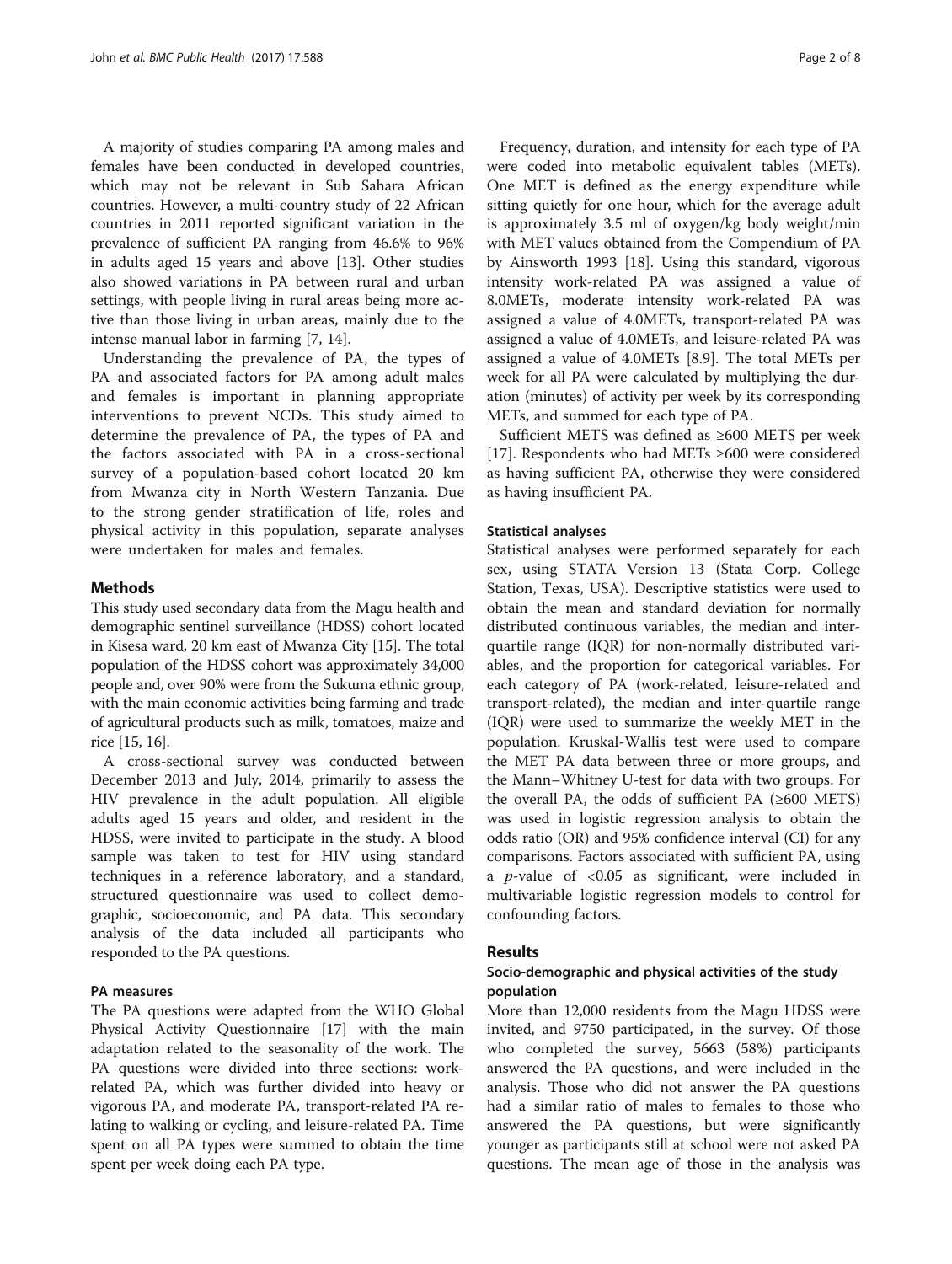36.7 years for the 2663 males and 35.4 years for the 3600 females, with 2240 (62%) females and 1434 (69%) males residing in rural villages. Farming was the main occupation for 1543 (75%) males and 2643 (74%) females (Table [1\)](#page-3-0).

Work-related PA was similar for males (95.1%) and females (94.1%), with a similar proportion undertaking moderate intensity work-related PA, but a higher proportion of males (90.3%) undertaking work-related vigorous intensity PA, than females (83.9%). Leisure-related PA was lower among the females (44.8%), compared to the males (88.3%). Almost all engaged in transportrelated PA (99.2% of males and 97.4% of females), which included walking (Table [1](#page-3-0)).

Table [2](#page-4-0) shows the median METs/week for the different activity types by the characteristics of the participants. For work-related PA, males had significantly higher median METS per week (median = 151.2;  $IOR = 108-151.2$ ) than females (median = 115.2;  $IQR = 100.8 - 151.2$  (*p*-value < 0.001). For leisurerelated PA the median METs per week was significantly higher in males (median =  $28.8$ ; IQR =  $14.4-$ 50.4) than females (median = 7.2; IQR = 4.8-19.2) ( $p$ value < 0.001). For transport-related PA, the median METs per week was significantly higher in males  $(median = 9.6; IQR = 3.6-14.4)$  than females  $(median = 4.8; IQR = 2.4-14.4)$   $(p-value < 0.001)$ . There were significant differences in the median METS per week for work-related PA across the different occupations ( $p$ -value < 0.001). For leisure-related and transport-related PA, there were significant differences in the median METS per week between those living in rural areas compared to those living in urban areas ( $p$ -value < 0.001 for each). However, for all types of PA there were no significant differences in median METs per week by age group (Table [2\)](#page-4-0).

# Sufficient PA for males

Among males, 2007 (97.3%) had sufficient PA (MET  $\geq$  600 per week) (Table [3\)](#page-5-0). Male farmers had 5times higher odds of sufficient PA compared to male professionals (OR = 4.92; 95% CI = 1.95–12.36). Males participants residing in rural areas had 63% lower odds of sufficient PA compared to those residing in urban areas; (OR = 0.37; 95% CI = 0.17–0.79). However, the other socio-demographic characteristics of males such as age, level of education and marital status, were not associated with differences in the odds of sufficient PA. Multivariable logistic regression using all the factors associated with sufficient PA in the bivariate analysis, showed that only occupation and place of residence remained significantly associated with the odds of sufficient physical activity. Males who were farmers had 10-times higher odds of sufficient PA; (OR = 9.75;  $P < 0.001;95\% \text{ CI} = 3.68 - 5.82$  compared to male professionals, adjusted for place of residence, and occupation. After adjusting for occupation, males who were residing in rural areas had 81% lower odds of sufficient PA  $(OR = 0.19; P < 0.001; 95\% CI = 0.08-0.42)$  compared to those residing in urban areas.

# Sufficient PA for females

Among females, 3411 (94.7%) had sufficient PA (MET  $\geq$  600 per week) (Table [4](#page-6-0)). Female farmers had four-times higher odds of sufficient PA compared to females who were professionals (OR = 3.71; 95%  $CI = 1.55-8.89$ . Females residing in rural areas had 5times higher odds of sufficient PA compared to those residing in urban areas (OR =  $4.46;95\%$  CI =  $3.23-6.17$ ). Compared to females with no education, those with primary education had 47% lower odds of sufficient PA (OR = 0.53; 95% CI = 0.37–0.76), and those with secondary level education or above, had 70% lower odds of sufficient PA (OR = 0.30; 95% CI = 0.18–0.51). However, age and marital status were not associated with sufficient PA among females.

Multivariable logistic regression using all the factors associated with sufficient PA in the bivariate analysis for females showed that only occupation and place of residence remained significantly associated with sufficient PA. Females farmers had three-time higher odds of sufficient PA (OR = 2.83;  $P = 0.021$ ; 95% CI = 1.17–6.86) compared to professionals, adjusted for place of residence. Females residing in rural areas had two-times higher odds of sufficient PA (OR = 2.27;  $P < 0.001$ ; 95%  $CI = 1.59 - 3.24$  compared to those residing in urban areas after adjustment for occupation.

# **Discussion**

This study revealed that 96% of participants met WHO recommendations for sufficient PA. The high prevalence of sufficient PA could be due to the fact that the population sampled in this study were; working class, residing in a rural area, and involved in farming activities. The prevalence observed in our study is comparable with that reported in the 22 African countries that participated in the WHO Stepwise approach to chronic disease risk factor surveillance in which the overall prevalence ranged from 46.8% to 96%(13). However the prevalence of sufficient PA is higher than that reported in Nigeria [\[9\]](#page-7-0).

The prevalence of sufficient PA was higher among males than females. This may be explained by higher participation of men in vigorous intensity activity compared to their female counterparts. This finding is contrary to that of developed countries where no difference in the prevalence of sufficient PA was found between males and females [\[10\]](#page-7-0). It is also contrary to the study among adult Lebanese which reported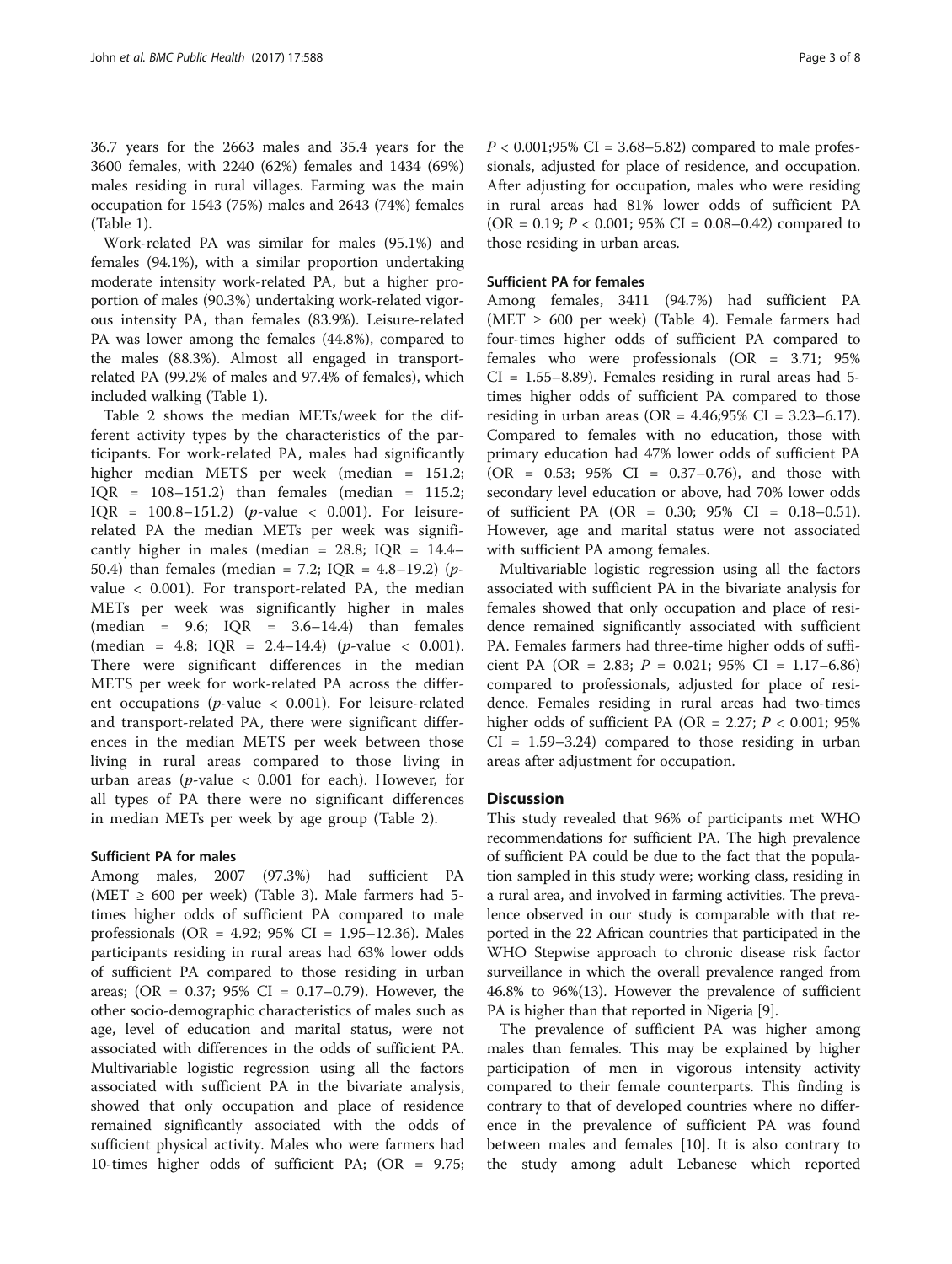<span id="page-3-0"></span>

| <b>Table 1</b> Socio-demographic characteristics of the participants stratified by sex ( $N = 5663$ ) |  |  |  |  |  |  |
|-------------------------------------------------------------------------------------------------------|--|--|--|--|--|--|
|-------------------------------------------------------------------------------------------------------|--|--|--|--|--|--|

| Variables                           | Male ( $n = 2063$ ) | Female ( $n = 3600$ ) |       |
|-------------------------------------|---------------------|-----------------------|-------|
|                                     | n (%)               | n (%)                 | Total |
| Age (Years) mean (sd) <sup>a</sup>  | 36.7 (12.8)         | 35.4 (11.8)           | 5663  |
| Age groups                          |                     |                       |       |
| $18 - 29$                           | 735 (35.6)          | 1346 (37.4)           | 2081  |
| $30 - 39$                           | 532 (25.8)          | 1065 (29.6)           | 1597  |
| $40 - 49$                           | 387 (18.8)          | 641 (17.8)            | 1028  |
| $50 - 59$                           | 289 (14.0)          | 414(11.5)             | 703   |
| $60+$                               | 120 (5.8)           | 134(3.7)              | 254   |
| Education level                     |                     |                       |       |
| No education                        | 396 (19.2)          | 1287 (35.8)           | 1683  |
| Primary                             | 1391 (67.4)         | 2073 (57.6)           | 3464  |
| Secondary and above                 | 276 (13.4)          | 240 (6.7)             | 516   |
| Occupation                          |                     |                       |       |
| Professionals                       | 80 (3.9)            | 82 (2.3)              | 162   |
| Farming                             | 1543 (75.5)         | 2643 (74.1)           | 4186  |
| <b>Business</b>                     | 132 (6.5)           | 652 (18.3)            | 784   |
| Skilled work                        | 123 (6.0)           | 73 (2.1)              | 196   |
| Unskilled work                      | 164 (8.0)           | 119(3.3)              | 283   |
| Residence                           |                     |                       |       |
| Urban                               | 627 (30.4)          | 1358 (37.7)           | 1985  |
| Rural                               | 1434 (69.6)         | 2240 (62.3)           | 3674  |
| Missing $=$ 4                       |                     |                       |       |
| Marital status                      |                     |                       |       |
| Single/never married                | 547 (26.5)          | 273 (7.6)             | 820   |
| Married                             | 1409 (73.5)         | 2573 (92.4)           | 3982  |
| Physical activity intensity         |                     |                       |       |
| Work-related vigorous activity      |                     |                       |       |
| No                                  | 201 (9.7)           | 580 (16.1)            | 781   |
| Yes                                 | 1862 (90.3)         | 3020 (83.9)           | 4882  |
| Work-related moderate activity      |                     |                       |       |
| No                                  | 359 (17.4)          | 656 (18.2)            | 1015  |
| Yes                                 | 1703 (82.6))        | 2941 (81.8)           | 4644  |
| <b>HIV</b>                          |                     |                       |       |
| Negative                            | 1877 (91.0)         | 3202 (88.9)           | 5079  |
| Positive                            | 185 (8.9)           | 397 (11.0)            | 582   |
| $Missing = 1$                       |                     |                       |       |
| Physical activity types             |                     |                       |       |
| Work-related physical activity      | 1962 (95.1)         | 3387 (94.1)           | 5349  |
| Leisure-time physical activity      | 1739 (83.3)         | 1612 (44.8)           | 3351  |
| Transport-related physical activity | 2046 (99.2)         | 3506 (97.4)           | 5552  |

 $a$  Mean age between sex (M vs. F)

significantly higher PA among females compared to males [\[8](#page-7-0)]. On the other hand, differences in PA between the sexes have been reported in several studies in different parts of the world [\[9, 19](#page-7-0)]. Also in this study, males were more likely to participate in leisure-related PA than females, which is consistent with previous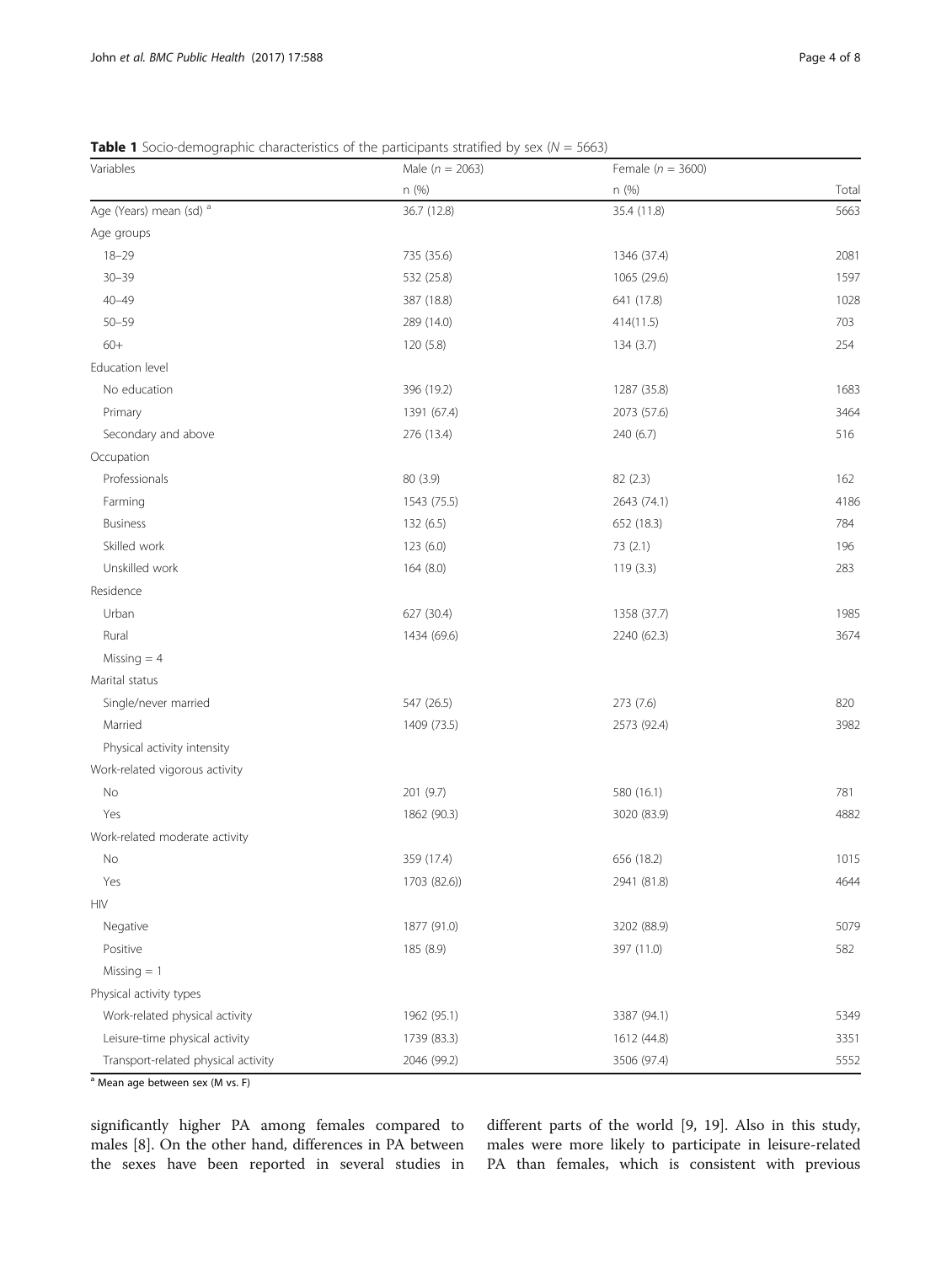|                         | Work related activity |                                 | Leisure time activity |                                 | Transport related activity |                      |
|-------------------------|-----------------------|---------------------------------|-----------------------|---------------------------------|----------------------------|----------------------|
| Variables               | n(%)                  | Median (METs/week) <sup>c</sup> | n (%)                 | Median (METs/week) <sup>c</sup> | n(%)                       | Median (METs/week)   |
|                         | 5349 (94)             | 151.2 (102-151.2)               | 3351 (59)             | 14.4 (7.2-50.4)                 | 5552 (98)                  | $6.0$ $(2.4-14.4)$   |
| Age                     |                       |                                 |                       |                                 |                            |                      |
| $18 - 29$               | 1962 (94)             | 151.2 (102-151.2)               | 1544 (74)             | 16.8 (7.2-50.4)                 | 2035 (97)                  | $5.6(2.4 - 14.4)$    |
| $30 - 39$               | 1493 (93)             | 124.8 (100.8-151.2)             | 969 (60)              | 14.4 (4.8-43.2)                 | 1567 (98)                  | $6.0$ $(2.4-14.4)$   |
| $40 - 49$               | 979 (95)              | 151.2 (103.2-151.2)             | 477 (46)              | 16.8 (7.2-50.4)                 | 1011 (98)                  | $7(2.4 - 14.4)$      |
| $50 - 59$               | 672 (96)              | 151.2 (103.2-151.2)             | 266 (38)              | 14.4 (7.2-38.4)                 | 690 (98)                   | $7.2$ $(2.4-14.4)$   |
| $60+$                   | 243 (96)              | 151.2 (104.151.2)               | 95 (37)               | 14.4 (7.2-33.6)                 | 249 (98)                   | $6(2.4 - 14.4)$      |
| $P$ -value <sup>a</sup> |                       | 0.0422                          |                       | < 0.001                         |                            | 0.6642               |
| Sex                     |                       |                                 |                       |                                 |                            |                      |
| Male                    | 1962 (95)             | 151.2 (108-151.2)               | 1739 (84)             | 28.8 (14.4-50.4)                | 2046 (99)                  | $9.6(3.6 - 28.8)$    |
| Female                  | 3387 (94)             | 115.2 (100.8-151.2)             | 1612 (44)             | $7.2$ (4.8-19.2)                | 3506 (97)                  | $4.8$ $(2.4 - 14.4)$ |
| $P$ value $b$           |                       | < 0.001                         |                       | < 0.001                         |                            | < 0.001              |
| Education level         |                       |                                 |                       |                                 |                            |                      |
| No educ                 | 1638 (97)             | 134.4 (103.2-151.2)             | 770 (45)              | 14.4 (4.8-50.4)                 | 1631 (96)                  | $7.2$ $(2.4-14.4)$   |
| Primary                 | 3272 (94)             | 151.2 (103.2-151.2)             | 2221 (64)             | 16.8 (7.2-50.4)                 | 3413 (98)                  | $6(2.4 - 14.4)$      |
| Secondary &above        | 439 (89)              | 120 (100.8-151.2)               | 360 (70)              | $14.4(7.2-42)$                  | 508 (98)                   | $4.8(2.4-12)$        |
| $P$ value $a$           |                       | 0.0017                          |                       | 0.0056                          |                            | < 0.001              |
| Occupation              |                       |                                 |                       |                                 |                            |                      |
| Professional            | 118 (73)              | 108 (50.4-151.2)                | 89 (54)               | $14.4(4.8-24)$                  | 157 (96)                   | $6(3.2 - 14.4)$      |
| Farming                 | 4137 (98)             | 151.2 (103.2-151.2)             | 2545 (60)             | 16.8 (7.2-50.4)                 | 4101 (97)                  | $7.2$ $(2.4 - 14.4)$ |
| <b>Business</b>         | 609 (77)              | 108 (50.4-151.2)                | 363 (46)              | $9.6$ $(4.8 - 33.6)$            | 770 (98)                   | $4.8(2.4 - 14.4)$    |
| Skilled work            | 168 (85)              | 116.4 (50.4-151.2)              | 136 (69)              | 15.6 (7.2-40.8)                 | 192 (97)                   | $4.8(2.4 - 14.4)$    |
| Unskilled work          | 266 (93)              | 120 (104.4-151.2)               | 190 (67)              | 16.8 (7.2-50.4)                 | 281 (99)                   | $7.2$ (3.6-16.8)     |
| $P$ value $a$           |                       | < 0.001                         |                       | < 0.001                         |                            | < 0.001              |
| Residence               |                       |                                 |                       |                                 |                            |                      |
| Urban                   | 1781 (89)             | 151.2 (100.8-151.2)             | 997 (50)              | $14.4(7.2 - 31.2)$              | 1964 (98)                  | $4.8$ $(2.4 - 14.4)$ |
| Rural                   | 3564 (97)             | 151.2 (103.2-151.2)             | 2352 (64)             | 16.8 (7.2-50.4)                 | 3585 (97)                  | $7.2$ (2.4-19.2)     |
| $P$ value $b$           |                       | 0.0235                          |                       | < 0.001                         |                            | < 0.001              |
| Marital status          |                       |                                 |                       |                                 |                            |                      |
| Single/never married    | 775 (94)              | 151.2 (100.8-151.2)             | 632 (77)              | 28.8 (12-52.8)                  | 814 (99)                   | $7.2$ $(2.4-19.2)$   |
| Married                 | 4573 (94)             | 134.4 (102-151.2)               | 2718 (61)             | 14.4 (4.8-43.2)                 | 3893 (97)                  | $6(2.4 - 14.4)$      |
| $P$ value $b$           |                       | < 0.001                         |                       | < 0.001                         |                            | < 0.001              |

<span id="page-4-0"></span>**Table 2** Median METs/week for different types of physical activity by socio-demographic characteristics ( $N = 5663$ )

<sup>a</sup> (Kruskal-Wallis test *P*-value)<br><sup>b</sup> Mann–Whitney U-test *P*-value<br><sup>c</sup> METS have been divided by 100

studies [\[10](#page-7-0), [19\]](#page-7-0). The higher rate of male participation in leisure-related PA may be explained by the fact that women are more involved in household chores and taking care of the families while men have more free time to participate in leisure activities [[20\]](#page-7-0). There are also more opportunities for men to participate in various leisure time sports such as football, running, and cycling compared with their female counterparts. There is a need of developing strategies to encourage women to engage in locally acceptable leisure PA.

This study showed a decrease in PA among women as education level increases, although this decrease in PA was not seen in males. A plausible explanation could be the confounding with occupation. Women with higher education work in offices with limited PA, while those with less education commonly engage in manual labor. This finding is in line with a previous study among women in Nigeria whereby the investigator reported that those with less than secondary education had a higher prevalence of PA [\[9\]](#page-7-0). Interventions to prevent NCD in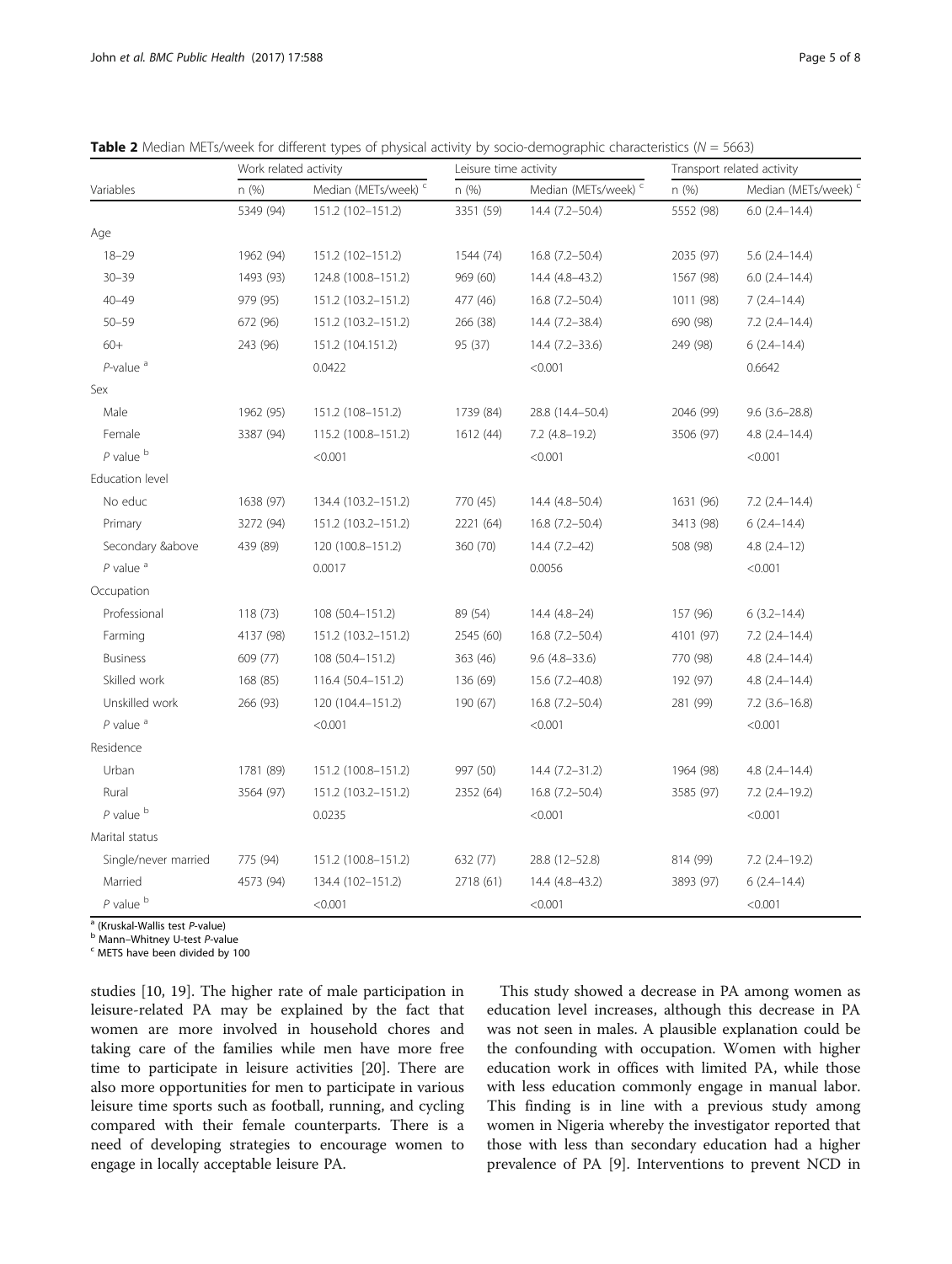| Characteristics      | Total       |              | Physical activity      |                         |  |
|----------------------|-------------|--------------|------------------------|-------------------------|--|
|                      | $\mathbb N$ | $n^{d}$ (%)  | COR(95%CI)             | AOR(95%CI)              |  |
| Total                | 2063        | 2007 (97.3%) |                        |                         |  |
| Age groups           |             |              |                        |                         |  |
| $18 - 29$            | 735         | 714 (97.1%)  | 1.0                    |                         |  |
| $30 - 39$            | 532         | 514 (96.6)   | $0.83$ $(0.44 - 1.59)$ |                         |  |
| $40 - 49$            | 387         | 378 (97.7)   | $1.23(0.56 - 2.72)$    |                         |  |
| $50 - 59$            | 289         | 284 (98.3)   | $1.67(0.62 - 0.62)$    |                         |  |
| $60+$                | 120         | 117 (97.5)   | $1.14(0.33 - 3.90)$    |                         |  |
| Education level      |             |              |                        |                         |  |
| No education         | 396         | 381 (96.2)   | 1.0                    |                         |  |
| Primary              | 1391        | 1359 (97.7)  | $1.67(0.89 - 3.11)$    |                         |  |
| Secondary and above  | 276         | 267 (97.7)   | $1.16(0.50 - 2.71)$    |                         |  |
| Occupation           |             |              |                        |                         |  |
| Professionals        | 80          | 74 (92.5)    | 1.0                    | 1.0                     |  |
| Farming              | 1543        | 1518 (98.4)  | 4.92 (1.95-12.36)      | 9.75 (3.68-5.82)***     |  |
| <b>Business</b>      | 132         | 125 (94.7)   | $1.44(0.46 - 4.47)$    | $1.80(0.56 - 5.74)$     |  |
| Skilled work         | 123         | 114 (92.7)   | $1.02(0.35 - 3.00)$    | $1.43(0.47 - 4.33)$     |  |
| Unskilled work       | 164         | 155 (94.5)   | 1.39 (0.47-4.06)       | $2.02(0.67 - 6.11)$     |  |
| Residence            |             |              |                        |                         |  |
| Urban                | 627         | 619 (98.7)   | 1.0                    | 1.0                     |  |
| Rural                | 1434        | 1386 (96.7)  | $0.37(0.17 - 0.79)$    | $0.19(0.08 - 0.42)$ *** |  |
| Marital status       |             |              |                        |                         |  |
| Single/never married | 547         | 532 (97.3)   | 1.0                    |                         |  |
| Married              | 1515        | 1474 (97.3)  | $1.01 (0.55 - 1.84)$   |                         |  |

<span id="page-5-0"></span>**Table 3** Socio-demographic factors associated with sufficient physical activity among males ( $N = 2063$ )

COR Crude odds ratio; AOR Adjusted odds ratio

<sup>d</sup>Number of participants with sufficient physical activity (values may not sum to 2007 due to missing data)

\*\*\*P value  $<$  0.05 adjusted for occupation and place of residence

Sub-Saharan Africa, and Tanzania in particular, should aim to increase PA among educated and professional people, who engage in less work-related PA, and have not taken up leisure-related PA [\[5](#page-7-0)].

In this study, females residing in rural areas had higher odds of sufficient PA than those residing in urban areas. This may be explained by the heavy work-related PA that rural individuals are involved in including farming and collecting wood, compared to the urban individuals. Thus urban populations, particularly women, should be targeted for PA interventions. Furthermore, our results are consistent with a previous study in Tanzania among urban and rural residents as well as a study across sub-Saharan Africa where urban dwellers had a significantly lower PA than rural residents [\[7](#page-7-0), [21\]](#page-7-0). However, one of the interesting findings from this study was the lower odds of sufficient PA among males living in rural areas compared to those living in urban areas. An explanation could be that men who do not engage in farming work in the rural areas do not engage in other PAs, whereas males in urban areas have other opportunities for PA. Conversely women who do not engage in farming work have other household activities to perform.

# Study limitations and strengths

This study used a cross-sectional design which does not allow any inference to be drawn on the causal effect of PA and the factors associated with PA. The use of a selfreported measure of PA is subject to potential information bias including recall bias, and self-desirability bias [[22\]](#page-7-0). There may be difficulty in the understanding of the levels of intensity for PA, for example what is seen as heavy activity by some, may be seen as moderate activity by others. Despite the limitations, this population-based study, determining the prevalence of PA and measuring the types of PA, gives an overview of the current status of PA in the study area. This will be a useful baseline for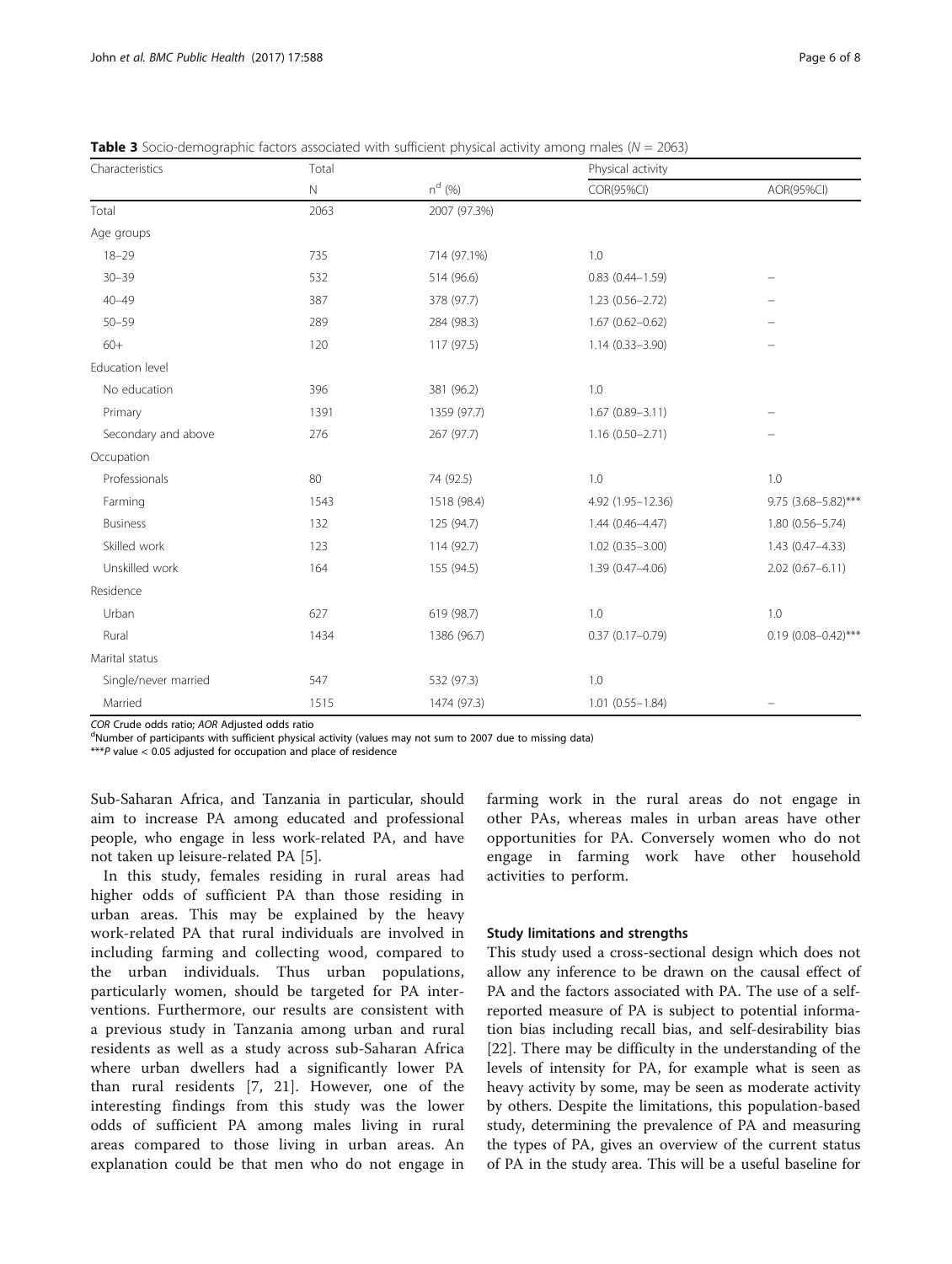| Characteristics      | Total       | $n^{d}$ (%) |                        | Physical activity |                         |           |
|----------------------|-------------|-------------|------------------------|-------------------|-------------------------|-----------|
|                      | $\mathbb N$ |             | COR(95%CI)             | $P$ Value         | AOR(95%CI)              | $P$ value |
| Total                | 3600        | 3411 (94.7) |                        |                   |                         |           |
| Age groups           |             |             |                        |                   |                         |           |
| $18 - 29$            | 1346        | 1268 (94.2) | 1.0                    |                   |                         |           |
| $30 - 39$            | 1065        | 1015 (95.3) | $1.24(0.86 - 1.79)$    | 0.232             |                         |           |
| $40 - 49$            | 641         | 608 (94.9)  | $1.13(0.74 - 1.72)$    | 0.558             |                         |           |
| $50 - 59$            | 414         | 394 (95.2)  | $1.21(0.73 - 2.00)$    | 0.455             |                         |           |
| $60+$                | 134         | 126 (94.0)  | $0.96(0.45 - 2.05)$    | 0.934             |                         |           |
| Education level      |             |             |                        |                   |                         |           |
| No education         | 1287        | 1245 (96.7) | 1.0                    |                   |                         |           |
| Primary              | 2073        | 1950 (94.1) | $0.53(0.37-0.76)$      | 0.001             |                         |           |
| Secondary            | 240         | 216 (90.0)  | $0.30(0.18 - 0.51)$    | < 0.001           |                         |           |
| Occupation           |             |             |                        |                   |                         |           |
| Professionals        | 82          | 76 (92.7)   | 1.0                    |                   | 1.0                     |           |
| Farming              | 2643        | 2588 (97.9) | 3.71 (1.55-8.89)       | 0.003             | 2.83 (1.17-6.86)***     | 0.021     |
| <b>Business</b>      | 652         | 536 (82.2)  | $0.36$ $(0.15 - 0.85)$ | 0.021             | $0.39(0.16 - 0.92)$ *** | 0.032     |
| Skilled work         | 73          | 68 (93.2)   | $1.07(0.31 - 3.67)$    | 0.910             | $1.04(0.30 - 3.60)$     | 0.942     |
| Unskilled work       | 119         | 113 (95.0)  | 1.48 (0.46-4.78)       | 0.506             | $1.38(0.42 - 4.47)$     | 0.586     |
| Residence            |             |             |                        |                   |                         |           |
| Urban                | 1358        | 1223 (90.1) | 1.0                    |                   | 1.0                     |           |
| Rural                | 2240        | 2186 (97.6) | 4.46 (3.23-6.17)       |                   | 2.27 (1.59-3.24)***     | < 0.001   |
| Marital status       |             |             |                        |                   |                         |           |
| Single/never married | 273         | 258 (94.5)  | 1.0                    |                   |                         |           |
| Married              | 3327        | 3153 (94.8) | $1.05(0.61 - 1.81)$    |                   |                         |           |

<span id="page-6-0"></span>**Table 4** Socio-demographic factors associated with sufficient physical activity among females ( $N = 3600$ )

 $\frac{d}{d}$  Number of participants with sufficient physical activity (values may not sum to 3411 due to missing data)

\*\*\*P value < 0.05 adjusted for occupation and place of residence

future studies to measure PA following the potential urbanization in the area.

# Conclusion

The prevalence of sufficient PA for both males and females was high (97.3% and 94.8% respectively). However, the proportion of participants that had sufficient recommended PA varied significantly by sex, occupation and place of residence.

Given the exceptionally high compliance with PA, we recommend strengthening activities that enhance PA promotion as indicated in the Tanzanian National Strategy for Non-Communicable Diseases (2016–2020) [[23](#page-7-0)]. The national strategic plan states that, interventions targeting modifiable NCDs risk factors including PA, may cause a 10% relative reduction in the prevalence of diabetes from baseline and a 20% reduction in the overall mortality. Additionally, the interventions also may lead to a 25% relative reduction in the prevalence of raised blood pressure from baseline and 20% reduction in the overall mortality from cardiovascular diseases [\[23\]](#page-7-0).

#### **Abbreviations**

HDSS: Health and Demographic Sentinel Surveillance; HIV: Human immunodeficiency Virus; MET: Metabolic Equivalence Table; NCD: Non Communicable Diseases; PA: Physical Activity; WHO: World Health Organization

#### Acknowledgements

The authors thank TAZAMA Project at the Mwanza Medical Research Centre for allowing use of the survey data. We thank the Kisesa residents for their participation in the survey, the Global Fund for AIDS, Malaria and TB (Grant-TNZ-911-G14-S) for funding the survey, and the Tanzania Ministry of Health for their oversight of the study.

#### Availability of data and material

The data from the survey which were carried out by the National Institute for Medical Research in Tanzania, belong to the Ministry of Health. All such data are available for any scientist wishing to use the data for non-commercial purposes on completion of a data sharing agreement. Applicants should apply in the first instance to Mark Urassa, TAZAMA project leader, NIMR Mwanza Centre, POBox 1462, Mwanza, Tanzania. Email: Mark Urassa urassamark@yahoo.co.uk.

#### Authors' contribution

BJ designed the study and performed the statistical analysis and participated in the writing of the manuscript; JT, IM, MM, MU and TM contributed in reviewing the manuscript for intellectual content. All authors read and approved the final manuscript.